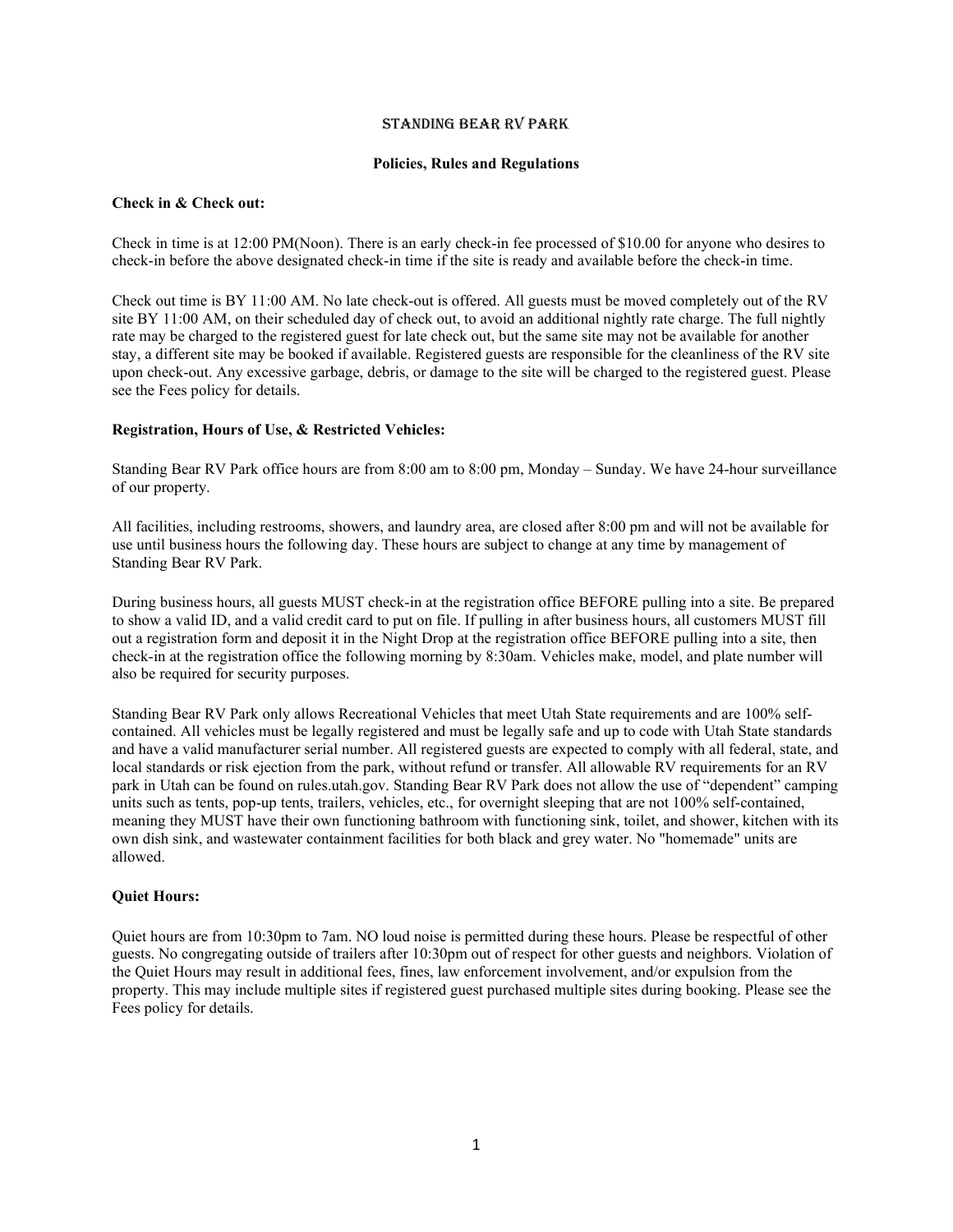## **Use of RV Sites and Standing Bear RV Park facilities and property:**

Standing Bear RV Park is private property. At Standing Bear RV Park we take our security very seriously. We reserve the right to refuse service and/or access to anyone, at any time, for any reason. All registered guests are expected to comply with all federal, state, and local laws or risk ejection from the RV park, without refund or transfer. No unauthorized vehicles or persons are allowed! Trespassers will be prosecuted and may face up to 6 months in jail and a fine of up to \$1000. A person may not use our premises, facilities, and/or amenities for any reason if they are not a registered guest or registered visitor of a registered guest and may be reported to local authorities for trespassing. Children are not allowed to enter any of the facilities without being accompanied by a responsible adult. ALL children must be accompanied by a responsible adult when using the playground area or while using any property of Standing Bear RV Park. All use of any of facilities, property, or equipment of Standing Bear RV Park is at your own risk. No illegal activity is permitted anywhere on the premises of Standing Bear RV Park. If any person commits illegal activity on the private property of Standing Bear RV Park, authorities will be called immediately, the individual(s) will immediately be ejected from the property without a refund, any trailers, vehicles, or personal items will be towed at the expense of the perpetrator if it is not immediately removed from the private property of Standing Bear RV Park.

DO NOT attempt to use additional sites or you will be charged the nightly rate for those sites. ALL vehicles belonging to the registered guest or visitors of registered guest must be disclosed at time of check-in. If additional vehicles are seen in a site or on the premises that have not been listed on the guest registration, those vehicles will be notified to the local authorities as trespassers.

There is a MAXIMUM number of 5 persons per site, per stay but vehicle capacity must be obeyed. Any number of persons beyond that will require an additional site, NO EXCEPTIONS. Persons are counted by head count, not by age. Any visitors of registered guests may be asked to leave the premises if the site is at capacity. ALL visitors of registered guests MUST check-in at the registration office and receive a visitor day pass and give the make, model, and plate number of their vehicle. Please refer to the Fees policy for details. Visitor pass is valid for day of purchase only. NO OVERNIGHT VISITORS unless the fee is paid. Day of purchase is considered as our hours of operation 8am to 8pm. Visitors must park in a designated overflow parking, DO NOT PARK AT THE RV SITE, on the roads, or in/near any other site or the registered guest will be charged the nightly rate for the use of those sites. If a vehicle or person is seen on the premises that has not been registered in the office or present after business hours, they will be reported to local authorities as a trespasser.

Personal items of a registered guest, their visitors, or their pets MUST be contained within the registered guest's RV site. Do not leave personal items unattended. Do not attempt to spread personal items out into other sites, roads, or areas or you will be charged for additional sites and park use. Standing Bear RV Park or its managers are not responsible for any damaged or missing items when left unattended. An RV may not be made semi-permanent or permanent in any way. DO NOT attempt to put any semi-permanent or permanent skirting, fixtures, furniture, fences, pet kennels, blocks, appliances, etc. around an RV or risk additional fees, possible law enforcement involvement, fines, and ejection from the park.

At NO TIME is a registered guest, their visitors, or their pets allowed to enter the site of another guest unless they are specifically invited by the registered guest of that site. Stay on the road and away from other sites or risk ejection from the park, possible law enforcement involvement, fines, and fees.

# **ATVs, OHVs, Motorcycles, and any other motorized or battery powered vehicles:**

NO CONSTANT RIDING AROUND THE RV PARK IS PERMITTED. Only to leave or come back from a trail ride. No sirens, horns, or other noise features can be used while in the RV park. Rules of quiet hours are expected to be followed. Please use common sense and be respectful of other guests. Violation of this policy will result in a charge of \$100 per site, per offense, and may risk ejection from the park.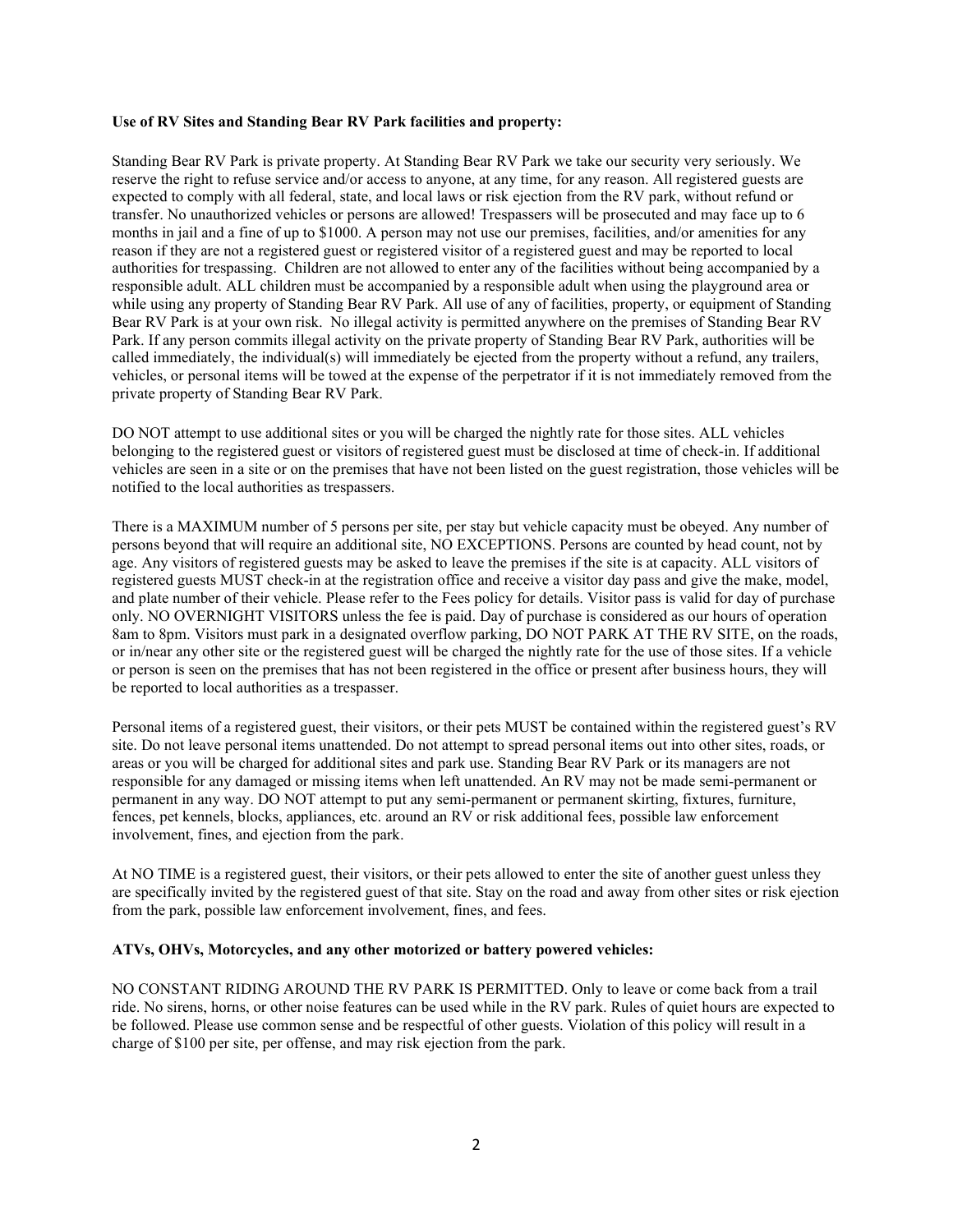### **Pets:**

Small household pets are allowed in the RV site area of registered guest only and must always be kept on a leash when outdoors. No pets can be left outside when guests are gone or not outside. No pens, cages, enclosures, etc. may be dug into the ground, made semi-permanent in any way, or left outside when guest is gone or not outside. Registered guests are expected to clean up after their pets and are responsible for any loss or damages to RV sites or other guest's personal property caused by your pets. If you bring a pet, please be responsible and do not ruin other guest experiences. No large animals are permitted. We do not offer pet boarding services. Any violation of the Pet policy will result in a \$75 fee per site, which may include multiple sites if registered guest's pet left debris or damage in other sites and may also result in expulsion from the park.

### **Fires, Grills, etc.:**

Registered guests are required to obey all federal, state, and local regulated fire laws and are fully responsible for any damages caused by using a fire. Portable, above-ground grills and firepits will be allowed on condition that they do not interfere with the experience of other guests, they may not be dug into the ground in any way, and NO debris may be left behind, at risk of additional charges after check-out. Grills & Firepits must be supplied by registered guest, we do not supply these items. Fee for violation of the Fires, Grills, Etc. policy is \$75 per site booked by the registered guest. NO Fireworks or anything of sorts are allowed.

#### **Fees:**

Standing Bear RV Park will charge fees for the following violations of their policies and/or extra options: Early check-in: \$10 per site, late check-out: Full nightly rate per site, Garbage and/or debris: \$75 per site, Damage to any RV site: \$300 per site, visitor pass: \$2 per person, violation of Quiet Hours policy: \$50 per site, violation of motorized/battery powered vehicle policy: \$100 per site, clean-up of pet debris and/or damage: \$75 per site, damage and/or debris from fires, grills, etc.: \$75 per site. All fees will be charged to registered guest's credit card on file upon check-out or upon guest ejection from the park and registered guest may be charged for multiple sites if damages were done to multiple sites by registered guest or their visitors or pets.

Effective upon the first day of State licensing, 7/1/2019.

REV 1/27/22

<sup>\*\*</sup>These rules, regulations, and policies were created by and are the sole property of Standing Bear RV Park. This is a legal and binding contract between Standing Bear RV Park and the registered guest. It is not necessary for registered guest to sign this contract; the registered guest agrees that this contract became binding between Standing Bear RV Park and the registered guest upon registered guest booking and processing of payment.